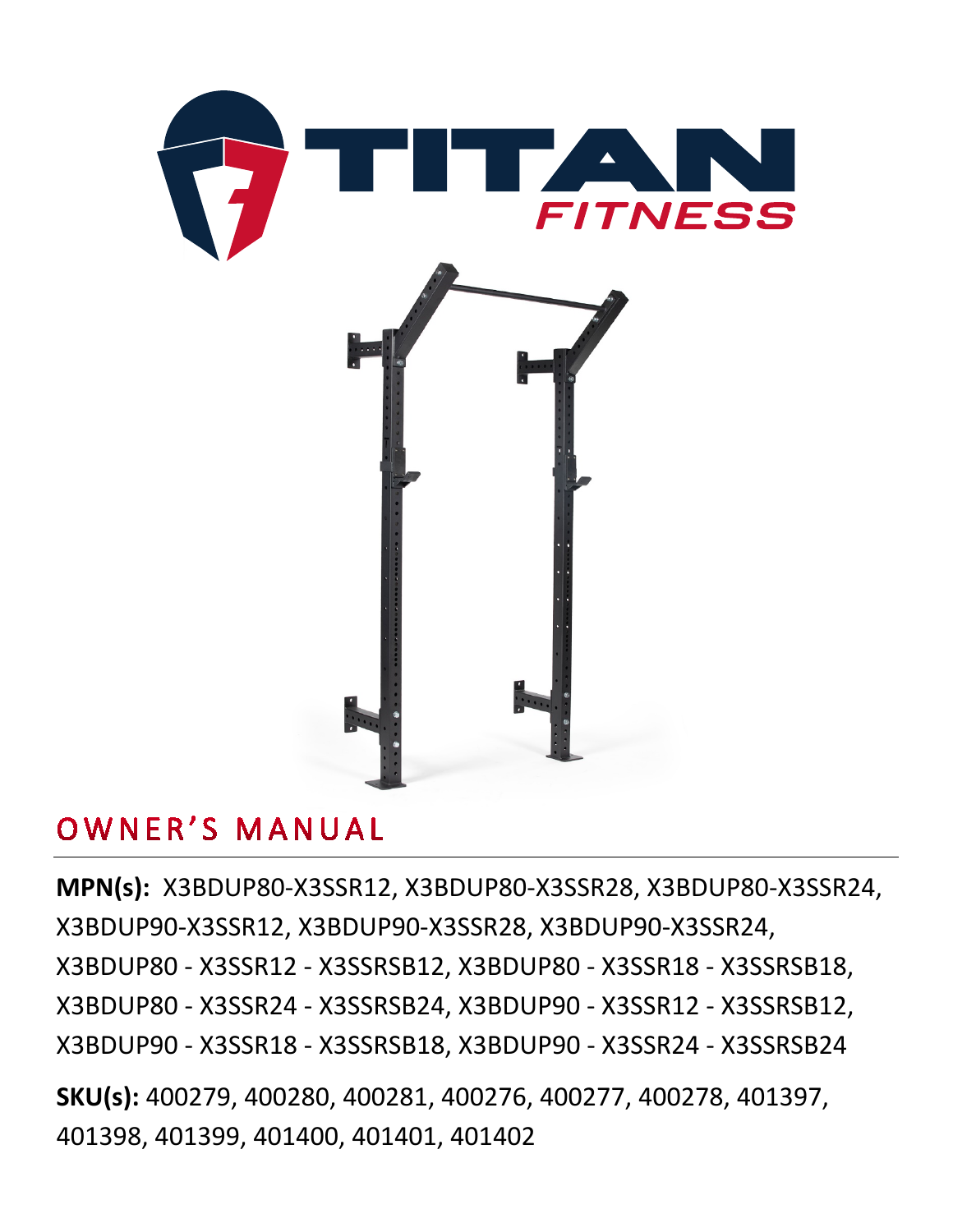

## **NOTE: AVAILABLE IN 12, 18, and 24-INCH DEPTHS**

| <b>KEY</b> | <b>BOX</b>   | <b>DESCRIPTION</b>          | <b>QTY</b>     | <b>KEY</b> | <b>BOX</b>   | <b>DESCRIPTION</b>                 | <b>QTY</b> |
|------------|--------------|-----------------------------|----------------|------------|--------------|------------------------------------|------------|
| (1)        | $\mathbf{1}$ | <b>Connecting Frame</b>     | $\overline{2}$ | (9)        | $\mathbf{1}$ | Short Plastic Plate 58*48*5        |            |
| (2)        | 1            | <b>Diagonal Brace</b>       | $\overline{2}$ | (10)       | $\mathbf{1}$ | Flat Washer $\Phi$ 17* $\Phi$ 30*3 | 16         |
| (3)        | $\mathbf{1}$ | <b>Pull Up Bar</b>          | 1              | (11)       | $\mathbf{1}$ | Spring Washer $\Phi$ 16            | 8          |
| (4)        | $\mathbf{1}$ | <b>Left J-Hook</b>          | 1              | (12)       | $\mathbf{1}$ | Nut M16                            | 8          |
| (5)        | $\mathbf{1}$ | <b>Right J-Hook</b>         | 1              | (13)       | 1            | Hex Bolt M16*110                   | 4          |
| (6)        | $\mathbf{1}$ | Long Plastic Plate 148*68*5 | 4              | (14)       | 1            | Hex Bolt M16*120                   | 4          |
| (7)        | 1            | Plastic Plate 68*58*5       | $\overline{2}$ | (15)       | $\mathbf{1}$ | Countersunk head screw M6*10       | 28         |
| (8)        | 1            | Front Plastic Plate 68*48*5 | $\overline{2}$ |            |              |                                    |            |

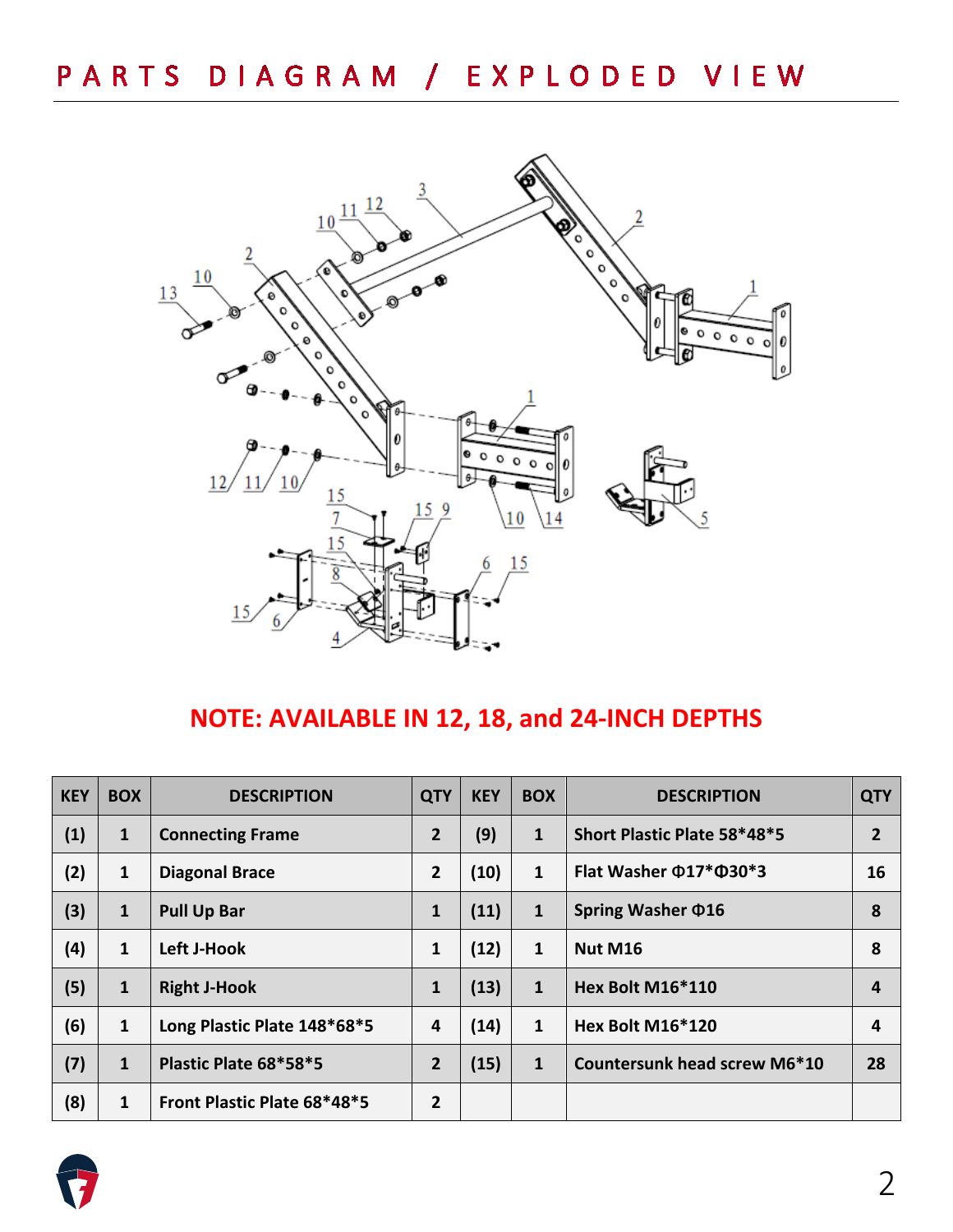Assemble the Connecting Frame (1), Diagonal Brace (2) and Upright Frame (16) using Flat Washer Φ17\*Φ30\*3 (10), Spring Washer Φ16 (11) Nut M16 (12) and Hex Bolt M16\*120 (14).



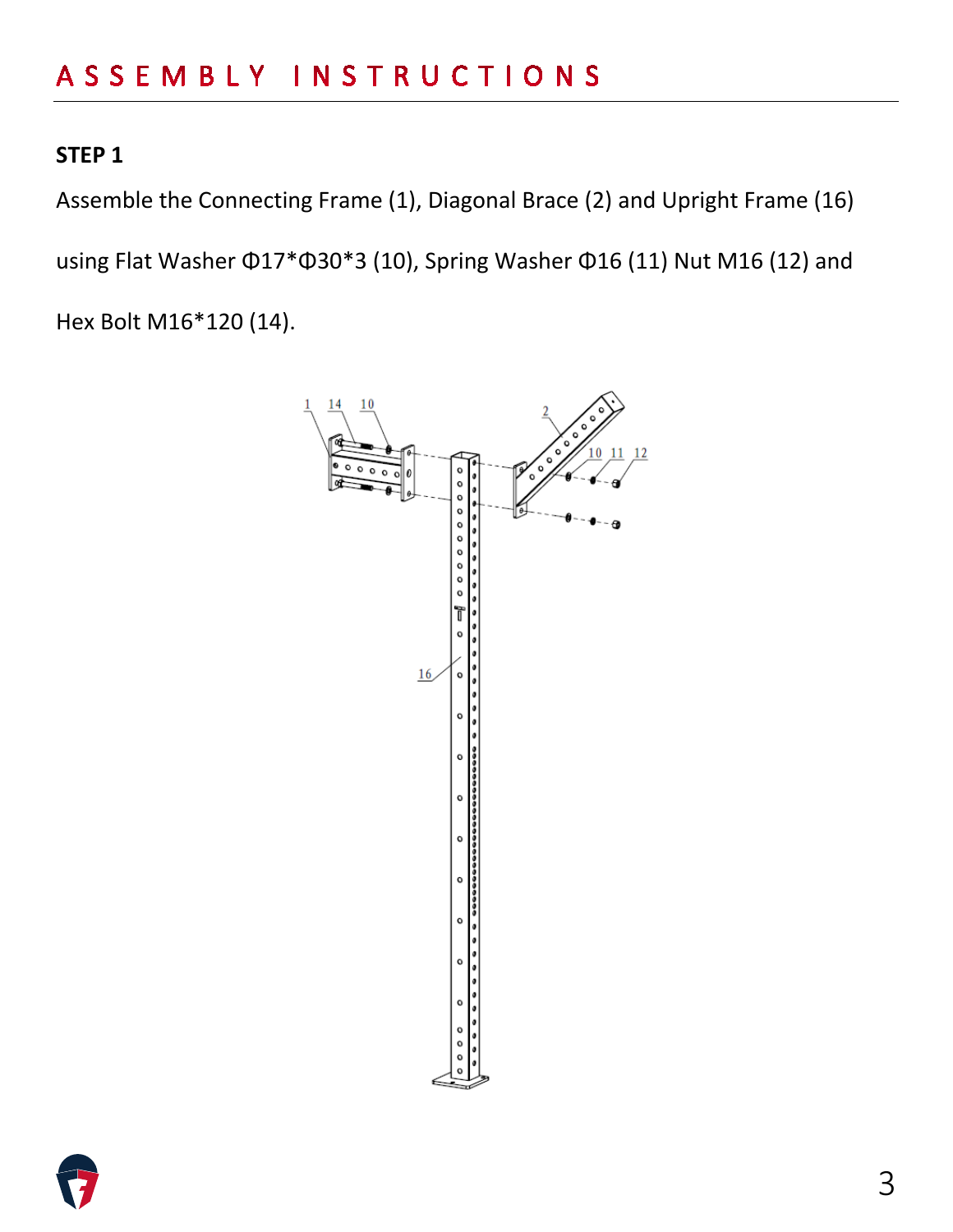Connect Pull Up Bar (3) and Diagonal Brace (2), using Flat Washer Φ17\*Φ30\*3

(10), Spring Washer Φ16 (11), Nut M16 (12) and Hex Bolt M16\*110 (13).

**PLEASE TIGHTEN ALL THE BOLTS.**



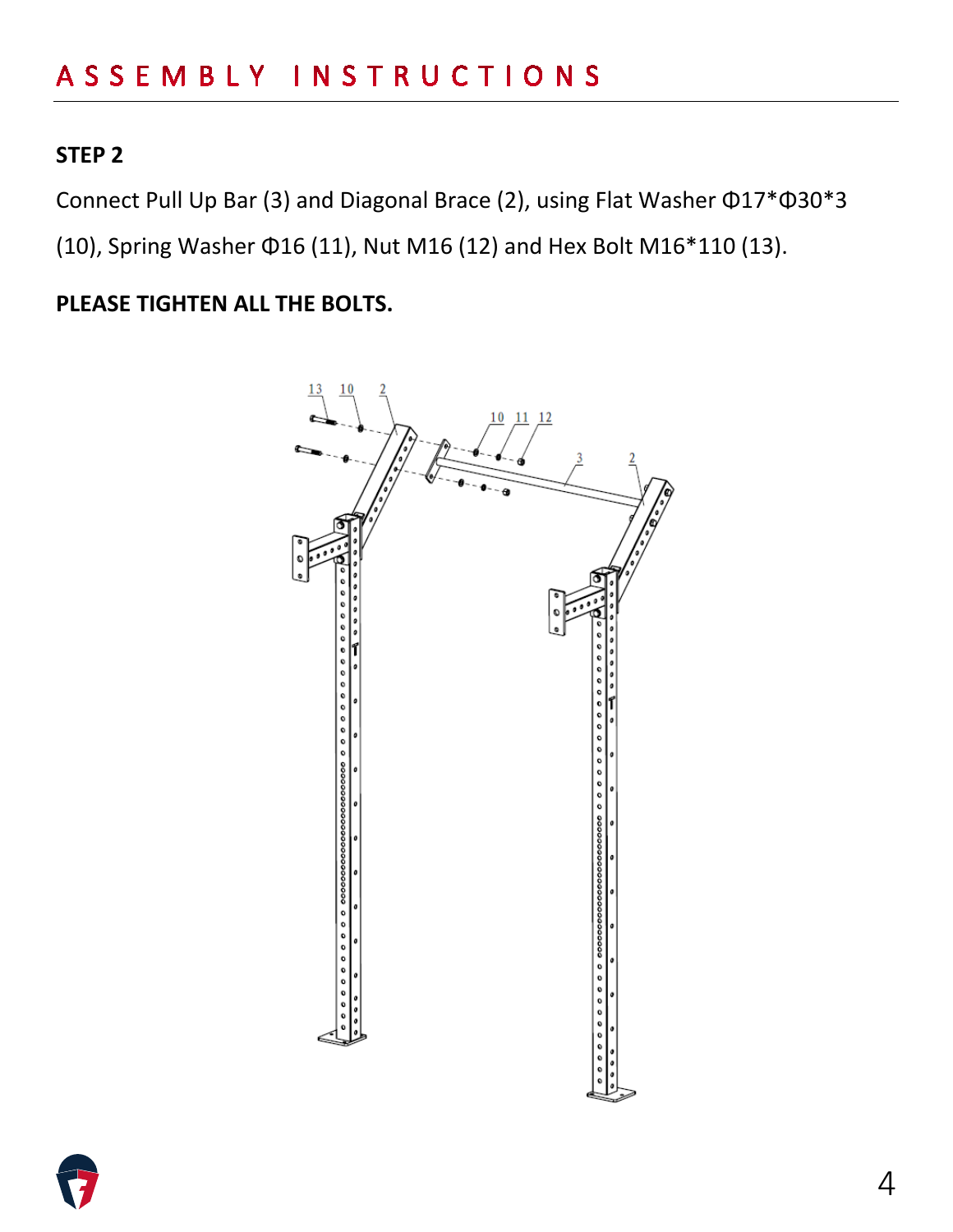Install the Left & Right J-HOOK (4 & 5) on Upright Frame (16).



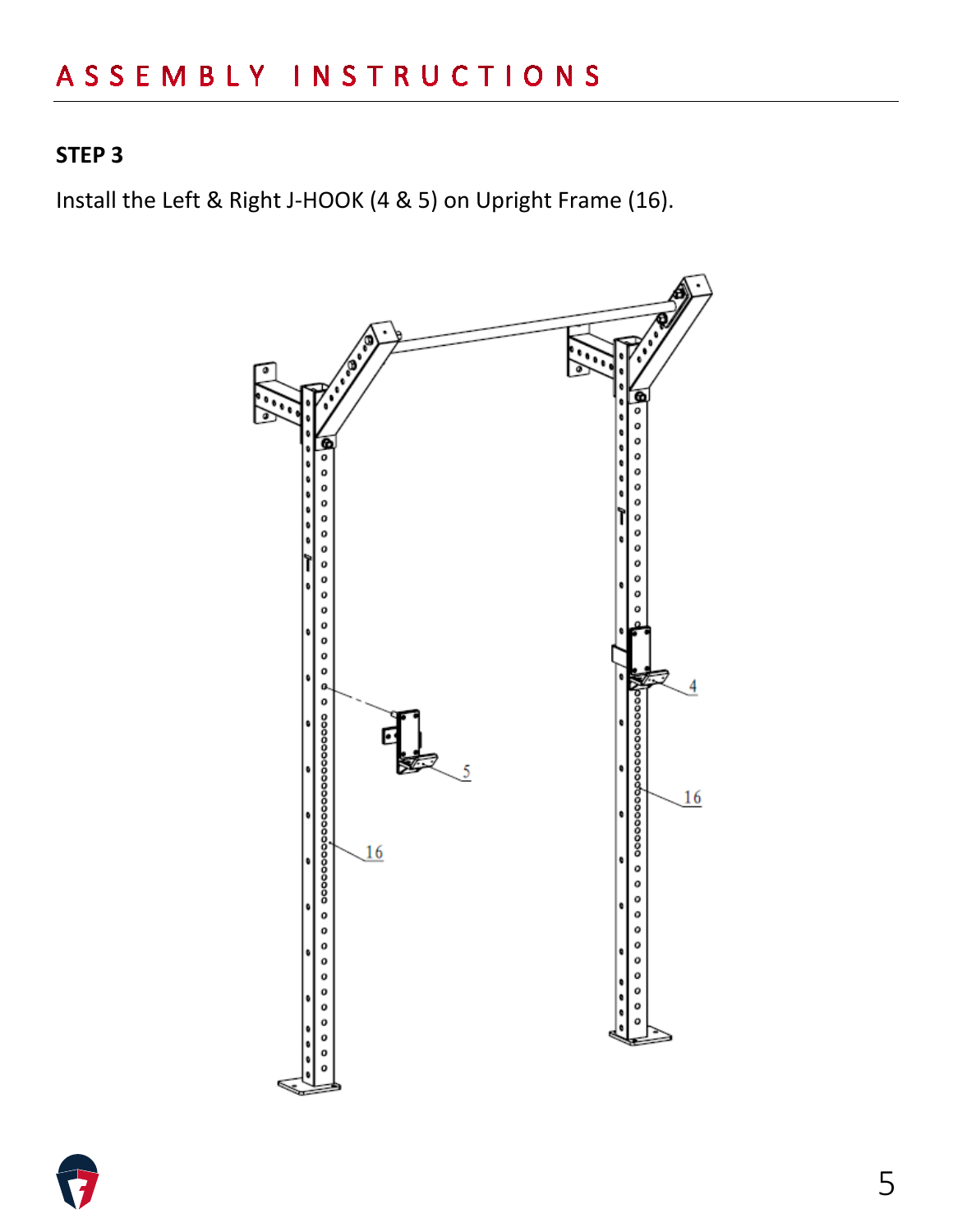# X 3 S S R S B P A R T S D I A G R A M V I E W



*SHOWN WITH THE 12" DEPTH*

#### **NOTE: BOTTOM SIDE BRACES AVAILABLE IN 12, 18, and 24-INCH DEPTHS**

| <b>KEY</b> | <b>BOX</b>   | <b>DESCRIPTION</b>       | <b>QTY</b> |
|------------|--------------|--------------------------|------------|
| (1)        | $\mathbf{1}$ | <b>Connecting Frames</b> | 2          |
| (2)        | 1            | Flat Washer ¢17* \$30*3  | 8          |
| (3)        | 1            | Spring Washer $\Phi$ 16  | 4          |
| (4)        | 1            | <b>Nut M16</b>           | 4          |
| (5)        | 1            | <b>Hex Bolt M16*120</b>  | 4          |

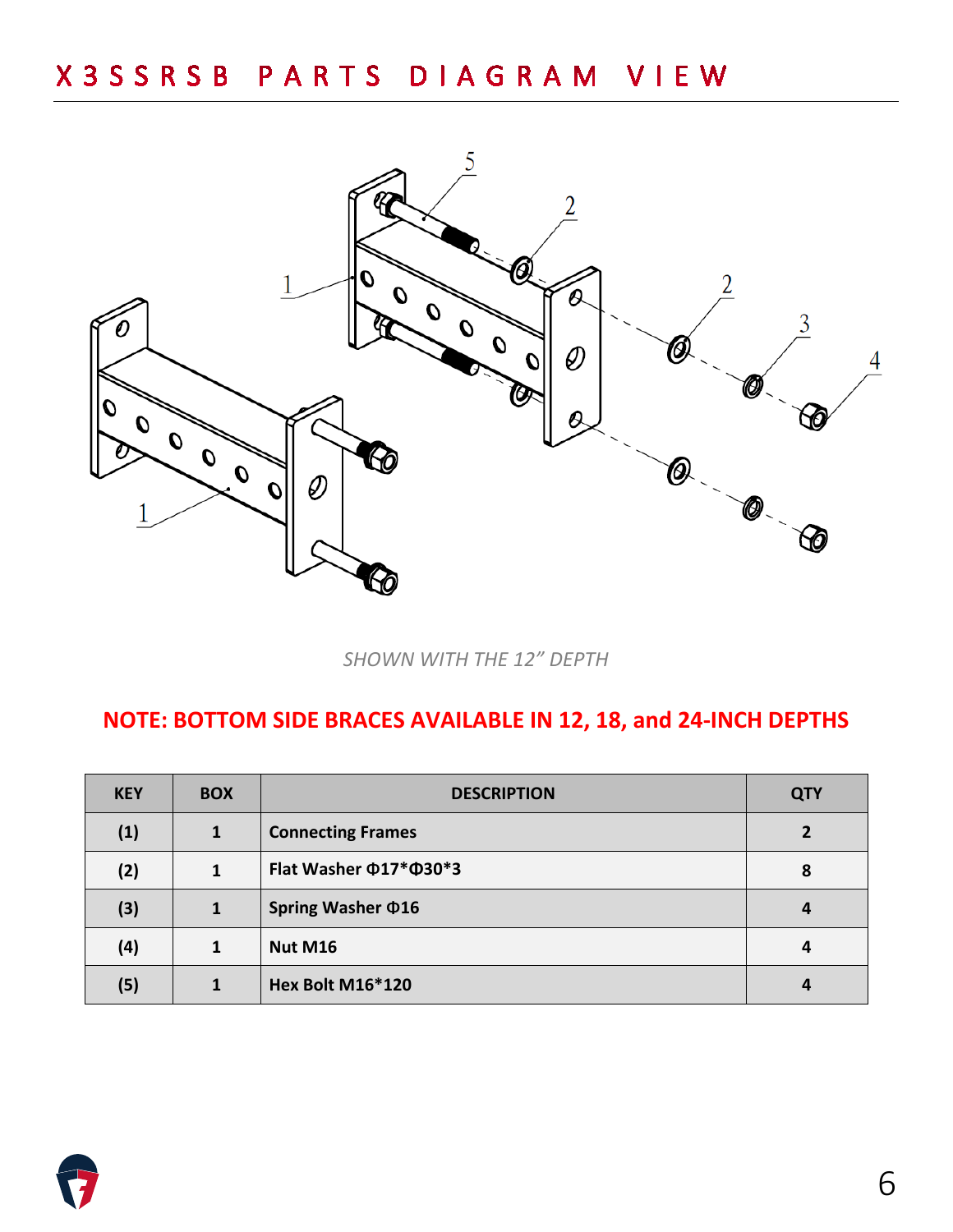Install the 12", 18", or 24" Connecting Frame (1) on the Upright Frame (16). Use

the Flat Washer Φ17\*Φ30\*3 (2), Spring Washer Φ16 (3), Nut M16 (4) and Hex Bolt

M16\*120 (5).



*SHOWN WITH THE 12" TOP AND BOTTOM SIDE BRACINGS*